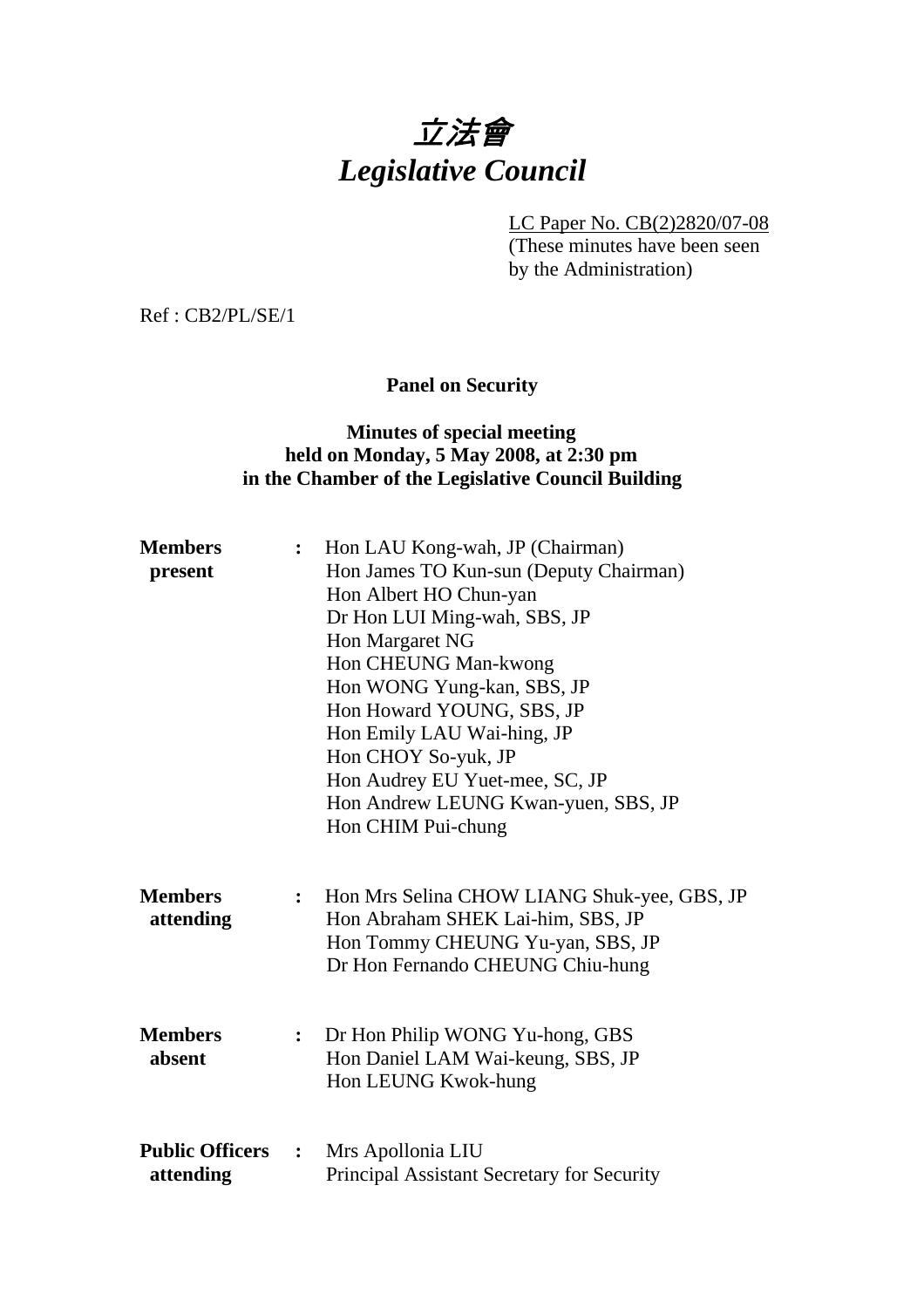|                                    | Miss Linda LEUNG<br><b>Assistant Secretary for Security</b><br>Mr NG Kam-wing<br>Chief Superintendent (Crime Support) (Crime Wing)<br>Hong Kong Police Force<br>Mr LEE Kwan-hing<br>Senior Superintendent (Crime Support)(Crime Wing)<br>Hong Kong Police Force<br>Miss Agnes CHAN<br><b>Senior Government Counsel</b>                                                                                                                    |
|------------------------------------|-------------------------------------------------------------------------------------------------------------------------------------------------------------------------------------------------------------------------------------------------------------------------------------------------------------------------------------------------------------------------------------------------------------------------------------------|
| <b>Attendance</b><br>by invitation | $Zi$ Teng<br>$\ddot{\cdot}$<br>Miss LAM Yee-ling<br>Coordinator<br>Ms YIP Yee-chun<br>Project Officer<br><b>Migrant Support Network</b><br>Miss LEUNG Yuet-kwan<br>Project Officer<br>Miss CHUNG Sze-wan<br>Project Officer<br><b>JJJ</b> Association<br>Miss YIM Yuet-ngor<br>Project Officer<br>Ms LEE Yuk-lan<br>Project Officer<br><b>Action for REACH OUT</b><br>Miss Kendy YIM<br><b>Executive Director</b><br>Shirley<br>Volunteer |
|                                    |                                                                                                                                                                                                                                                                                                                                                                                                                                           |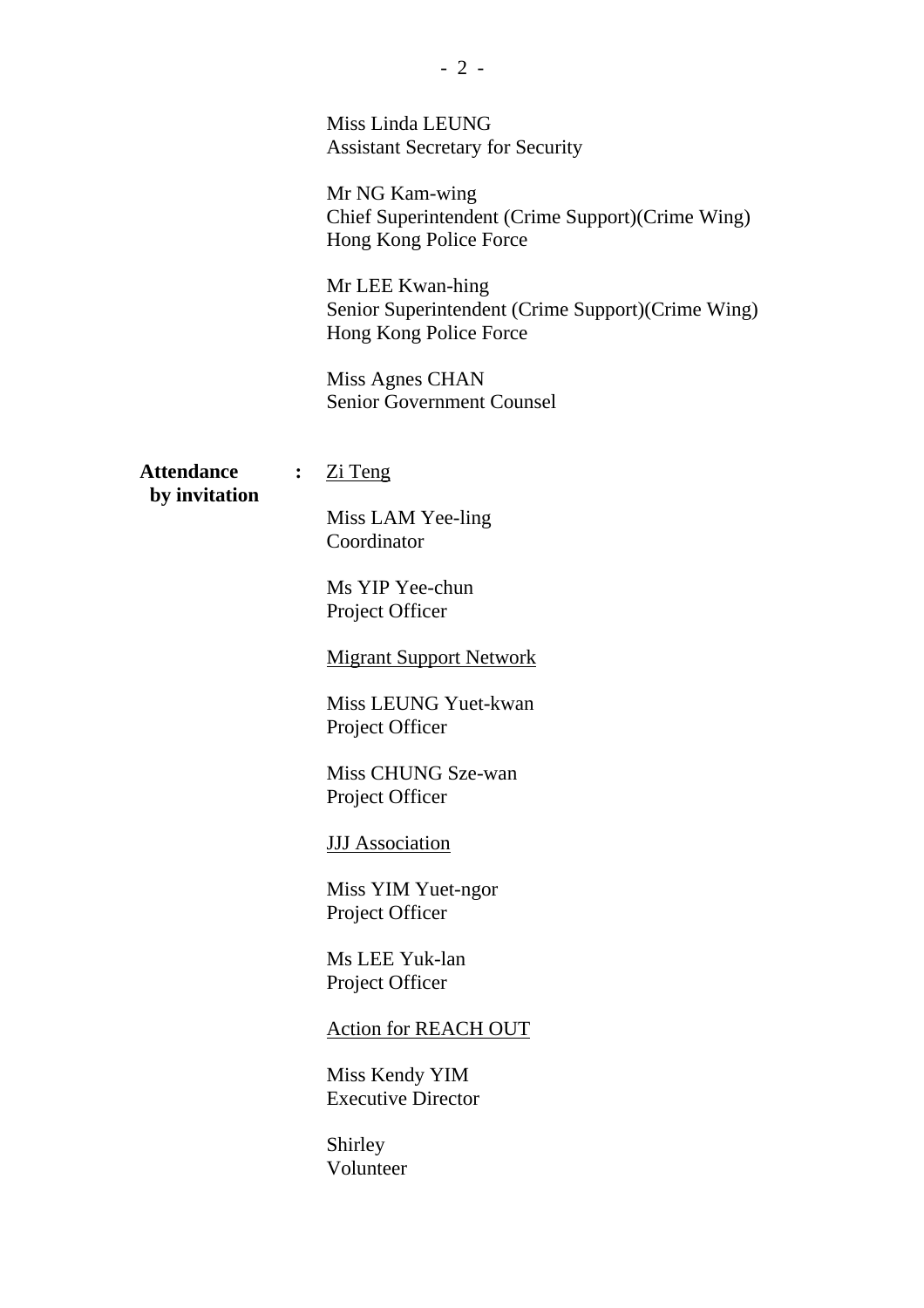|                               | <b>Association Concerning Sexual Violence Against Women</b>              |
|-------------------------------|--------------------------------------------------------------------------|
|                               | Miss Linda WONG<br><b>Executive Director</b>                             |
|                               | Miss Arnie LEE<br>Counsellor                                             |
|                               | <b>Midnight Blue</b>                                                     |
|                               | Jimmy<br>Representative                                                  |
|                               | Eric<br>Representative                                                   |
|                               | <b>Hong Kong Women Christian Council</b>                                 |
|                               | Miss LOH Yuen-ching<br><b>Executive Secretary</b>                        |
|                               | <b>Civil Human Rights Front</b>                                          |
|                               | Miss CHAN Man-wai<br>Member                                              |
| <b>Clerk</b> in<br>attendance | <b>Mrs Sharon TONG</b><br>$\ddot{\cdot}$<br>Chief Council Secretary (2)1 |
| <b>Staff in</b><br>attendance | Mr Raymond LAM<br>$\ddot{\cdot}$<br>Senior Council Secretary (2) 5       |
|                               | Miss Helen DIN<br>Legislative Assistant (2) 1                            |
|                               |                                                                          |

#### Action

**I. Policy and measures for enhancing the safety of sex workers**  (LC Paper No. CB(2)1742/07-08(01))

Views of deputations

*Action for REACH OUT*  (LC Paper Nos. CB(2)1462/07-08(01), CB(2)1562/07-08(01) and CB(2)1742/07-08(03))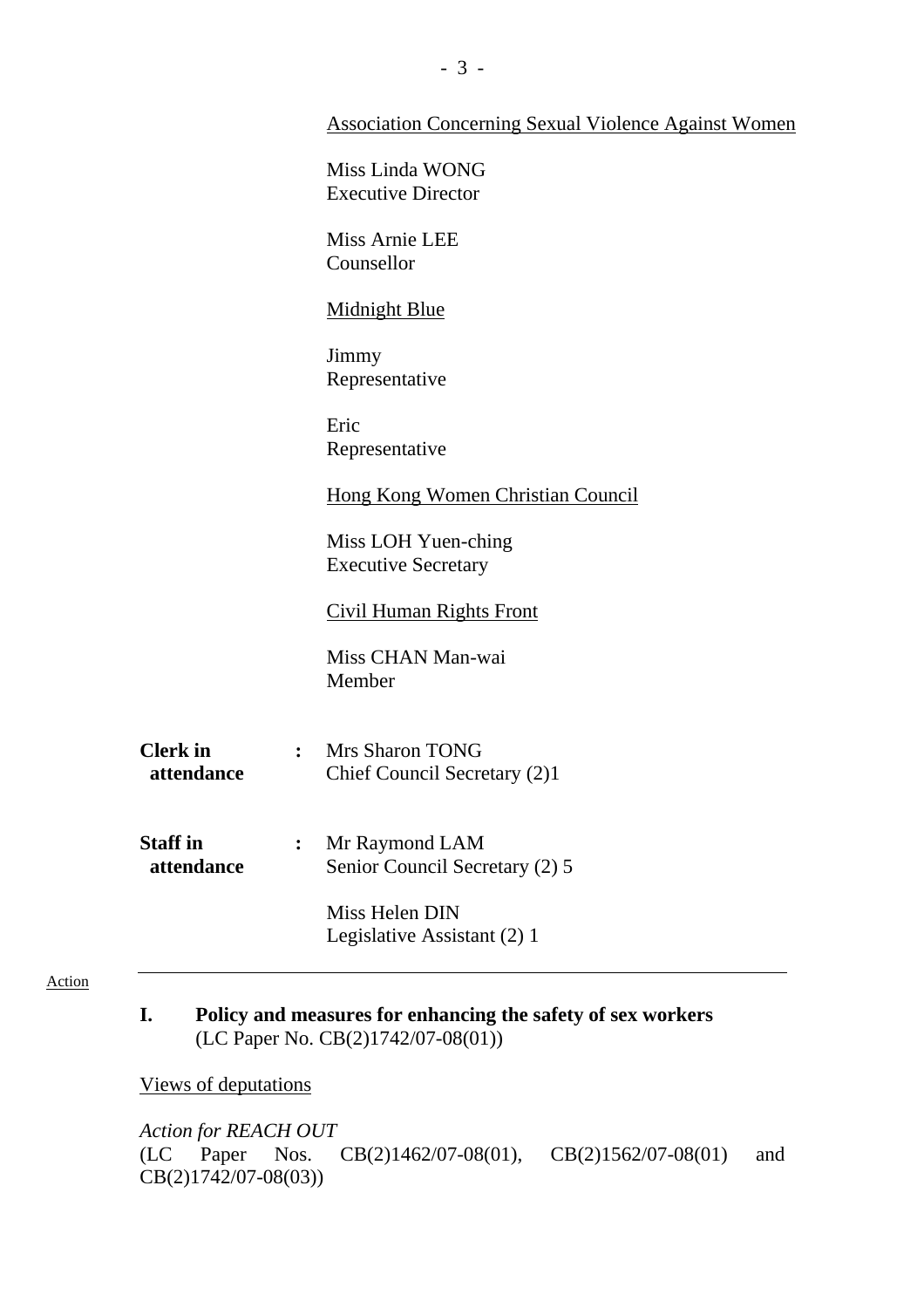Miss Kendy YIM and Shirley presented the views of Action for REACH OUT as detailed in its submissions.

*Association Concerning Sexual Violence Against Women*  (LC Paper No CB(2)1742/07-08(06))

2. Miss Linda WONG and Miss Arnie LEE presented the views of the Association Concerning Sexual Violence Against Women as detailed in its submission.

*Midnight Blue*  (LC Paper Nos. CB(2)1387/07-08(01) and CB(2)1838/07-08(01))

3. Eric presented the views of Midnight Blue as detailed in its submission and further submission tabled at the meeting.

(*Post-meeting note*: The further submission tabled at the meeting was circulated to members vide LC Paper No. CB(2)1838/07-08 on 6 May 2008.)

*Hong Kong Women Christian Council*  (LC Paper No. CB(2)1785/07-08(02))

4. Miss LOH Yuen-ching presented the views of Hong Kong Women Christian Council as detailed in its submission tabled at the meeting.

(*Post-meeting note*: The submission tabled at the meeting was circulated to members vide LC Paper No. CB(2)1838/07-08 on 6 May 2008.)

*Civil Human Rights Front*  (LC Paper No. CB(2)1785/07-08(03))

5. Miss CHAN Man-wai presented the views of Civil Human Rights Front as detailed in its submission tabled at the meeting.

(*Post-meeting note*: The submission tabled at the meeting was circulated to members vide LC Paper No. CB(2)1838/07-08 on 6 May 2008.)

## *Zi Teng*

Action

(LC Paper Nos. CB(2)1748/07-08(02) and CB(2)1785/07-08(01))

6. Miss LAM Yee-ling and Ms YIP Yee-chun presented the views of Zi Teng as detailed in its submissions.

7. Members noted a further submission from Zi Teng, which was tabled at the meeting and restricted to the reference of Members only.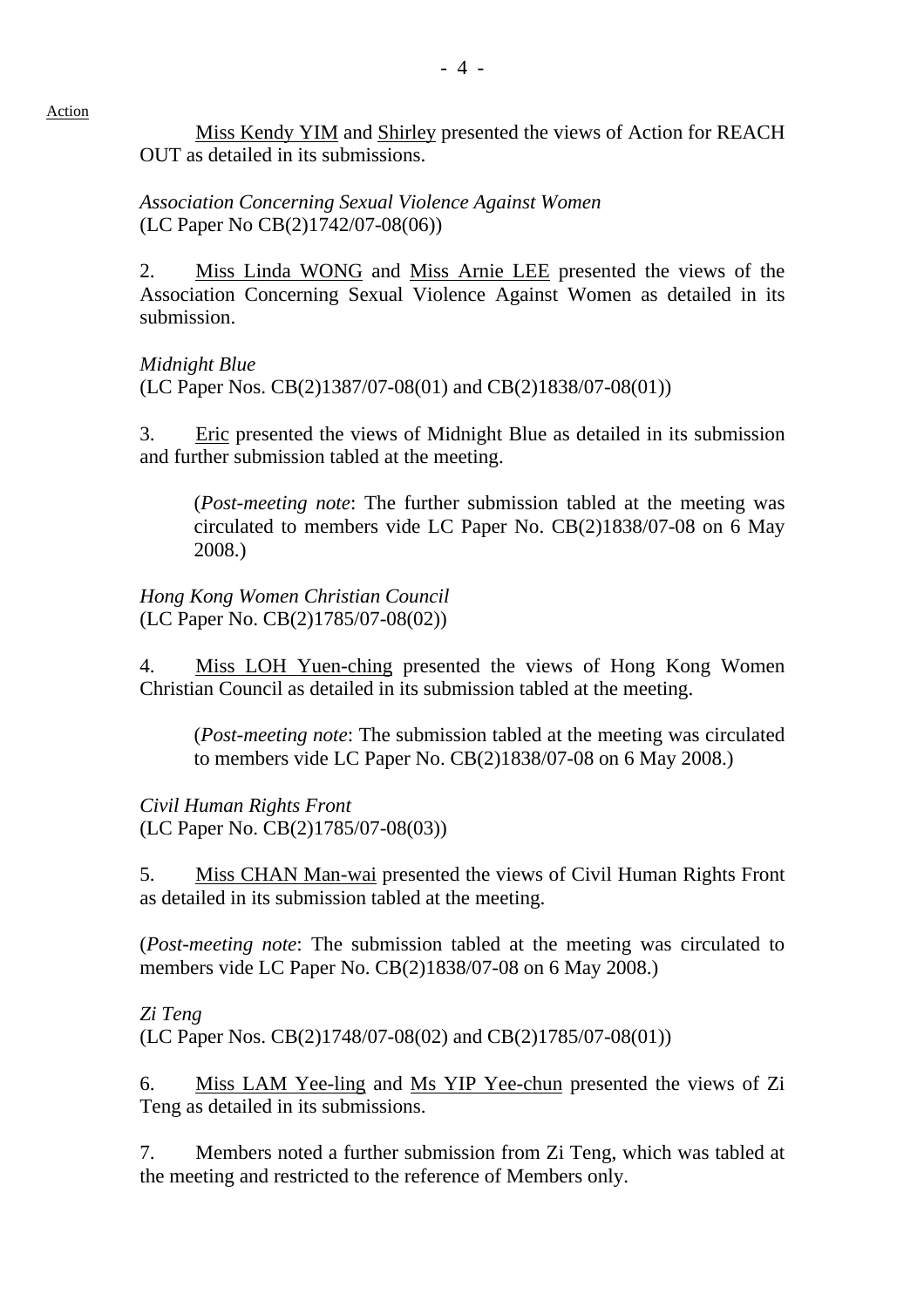Action

(*Post-meeting note*: The further submission tabled at the meeting was circulated to members vide LC Paper No. CB(2)1839/07-08 on 6 May 2008.)

*Migrant Support Network* 

(LC Paper Nos. CB(2)1742/07-08(02) and CB(2)1785/07-08(01))

8. Miss LEUNG Yuet-kwan and Miss CHUNG Sze-wan presented the views of Migrant Support Network as detailed in its submissions.

*JJJ Association* 

(LC Paper Nos. CB(2)1742/07-08(02) and CB(2)1785/07-08(01))

9. Miss YIM Yuet-ngor and Ms LEE Yuk-lan presented the views of JJJ Association as detailed in its submissions.

## Discussion

10. Principal Assistant Secretary for Security (PAS(S)) briefed Members on the Administration's paper on its policy and measures for enhancing the safety of sex workers. Regarding the issues raised by deputations, she said that the Police's internal guidelines governing anti-vice operations had been revised in late 2007. Under the revised guidelines, officers at the rank of Deputy District Commander or Senior Superintendent of Police were designated a more active role in supervising such undercover operations. Training for frontline Police officers had also been strengthened in the area of manner and attitude towards sex workers.

11. Chief Superintendent of Police (Crime Support)(Crime Wing) (CSP) highlighted the Police's response to issues raised by deputations as follows -

- (a) Since 1 May 2008, the Task Force Sub-units of different Police districts had disseminated their respective telephone contacts to sex workers within their districts to facilitate sex workers to seek Police assistance where necessary;
- (b) Since mid-April 2008, information on crime reported to have occurred inside one sex worker apartments had been provided to sex workers associations and concern groups for dissemination to sex workers to enhance their vigilance;
- (c) The Police had held regular meetings with sex workers associations and concern groups to provide advice on the protection of the personal safety of sex workers and the following regular meeting was to be held in mid-June 2008;
- (d) The Police's enforcement actions were not directed at sex workers,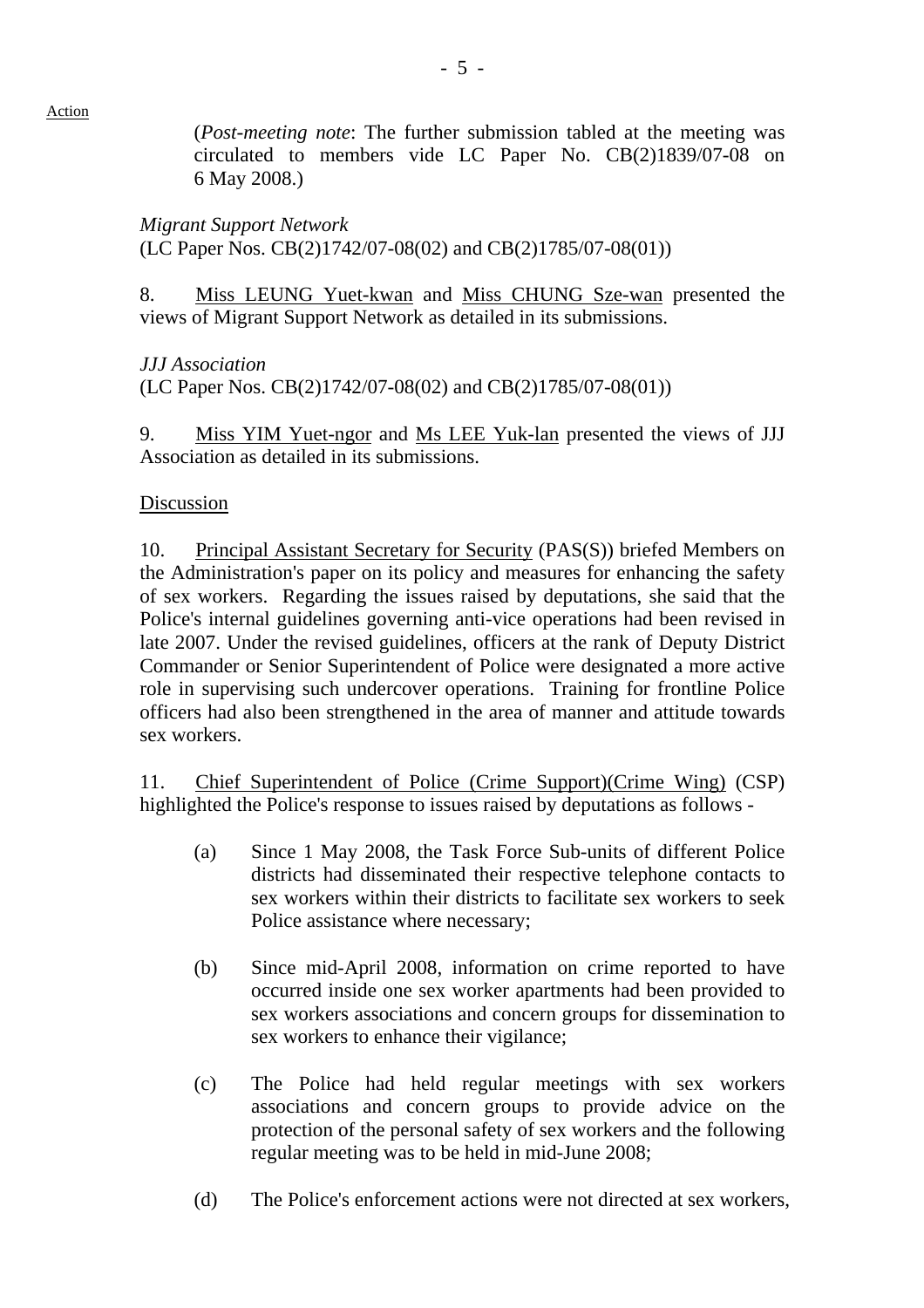but the prevention of the exploitation of women and girls for the purposes of prostitution, combating organised prostitution activities and lessening the nuisance that vice activities might cause to members of the public;

- (e) Any sex worker who felt aggrieved or dissatisfied with the manner of Police officers could lodge a complaint with his office or the Complaints Against Police Office;
- (f) The relaxation of prostitution-related legislation would have an adverse effect on the prevention of crime; and
- (g) It was not illegal for a landlord to let his premises for use as a "one sex worker apartment" per se. However, some landlords had been found operating vice establishments with criminal syndicates under the guise of "one sex worker apartment".

12. The Deputy Chairman said that it was the first time when he heard of the Police stating that some vice establishments were controlled by criminal syndicates. He requested the Police to provide information on the number of "one sex worker apartment" operated in breach of, and those operated without breaching, the laws of Hong Kong. CSP agreed to provide the requested statistics in writing.

Admin

13. The Deputy Chairman asked whether the Police would take steps to change the attitude of Police officers towards sex workers and launch undercover operations to monitor the manner of frontline Police officers.

14. CSP responded that the Police was reviewing its training programmes to see how training for frontline Police officers could be enhanced in respect of the manner and attitude of frontline officers towards sex workers. He said that all activities at the report rooms of Police stations were video-recorded.

15. Miss CHOY So-yuk expressed concern that while the deputations urged the Police to provide them with telephone contacts to facilitate their contact with the Police, they seemed to lack confidence in the Police, especially in its handling of crime reports from sex workers. She asked how the problem could be addressed.

16. Miss LAM Yee-ling said that Police officers handling the report of crime from sex workers should focus on obtaining information about the crime concerned rather than the name and telephone number of the landlord of the "one sex worker apartment".

17. CSP said that since 1 May 2008, the Task Force Sub-units of different Police districts had provided their respective telephone contacts to sex workers operating in their districts to facilitate the sex workers to seek Police assistance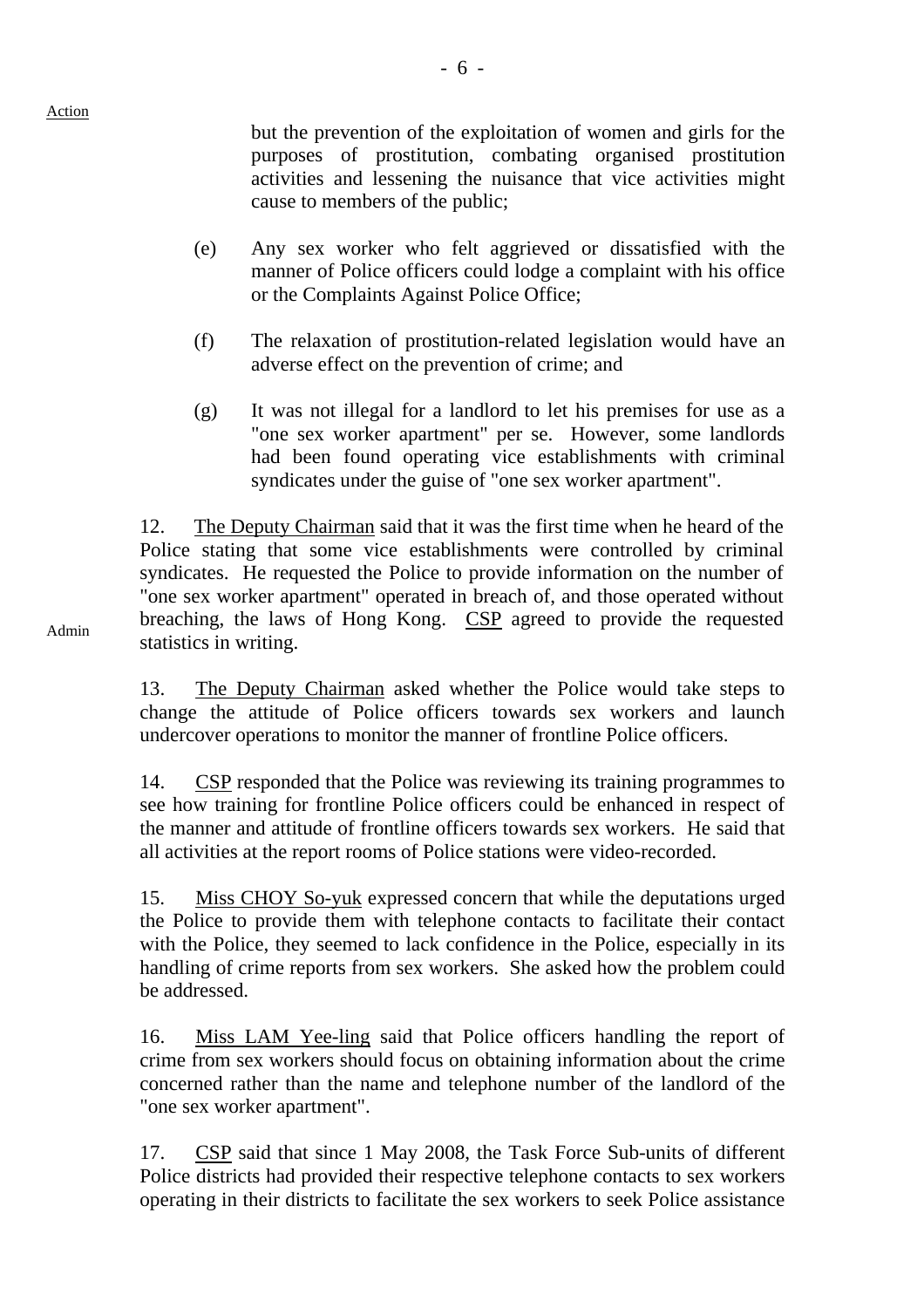when necessary.

Action

18. Miss CHOY So-yuk asked whether it was necessary for undercover Police officers to receive some form of sex service before identifying whether a sex worker was a visitor in breach of the conditions of stay or an underage person.

19. CSP responded that the Police officers would usually undertake undercover operations in respect of "one sex worker apartment" when the sex worker concerned was suspected to be in breach of the law.

20. Dr Fernando CHEUNG said that the Police should review the effectiveness of the measures introduced to enhance the safety of sex workers. He pointed out that according to the submission from Miss CHOY Yuk-ping of the Chinese University of Hong Kong, sex workers were found in many types of premises, such as karaoke bars and night clubs. He requested the Police to provide information on -

- (a) the total number of sex workers in Hong Kong and their characteristics; and
- (b) the number of undercover operations involving "one sex worker apartment" and the manpower deployed by the Police in such operations.
- Admin 21. CSP agreed to provide the requested statistics and review the effectiveness of the measures introduced by the Police to enhance the safety of sex workers. He said that there were about 2 000 "one sex worker apartments" in Hong Kong.

22. Dr Fernando CHEUNG asked when the Administration would reform legislation relating to "one sex worker apartment" and whether two sex workers would be allowed to work in one apartment.

23. PAS(S) responded that the law as it currently stood had struck a reasonable balance, taking account of the human rights and privacy of sex workers, the well being of other members of the community as well as the prevailing moral values of the community.

24. Mr Howard YOUNG expressed concern about a case quoted by JJJ Association where a sex worker was robbed and the robber was subsequently arrested and sentenced to imprisonment without requiring the sex worker to appear before the court. He asked whether this was in line with the usual practice for prosecution.

25. CSP responded that the Police had requested the association concerned at a meeting on 18 March 2008 to provide more information about the case.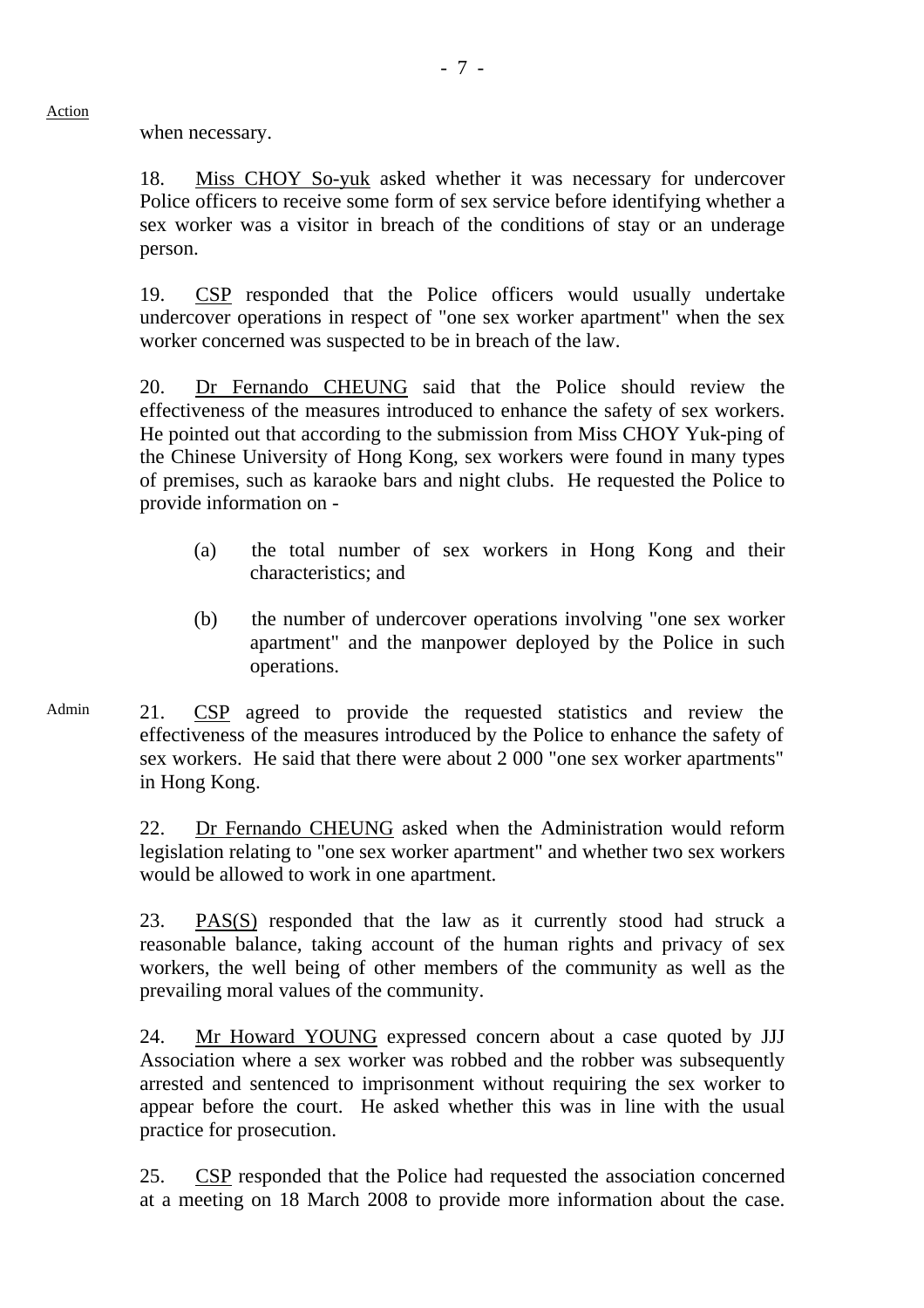However, the Police had not yet received further information on the case from the association. He said that a witness might not be required to appear before the court, if the arrested person admitted the commission of the offence concerned. The Chairman asked JJJ Association to provide the Police report number of the case concerned to the Police for follow-up.

Action

26. Mr Howard YOUNG said that many of the attending deputations seemed to be unaware of the telephone contacts established in various Police districts. He asked how sex workers would be made aware of these telephone numbers.

27. CSP responded that the establishment of telephone contacts was proposed by sex workers associations and concern groups in a recent meeting with the Police. He said that such contact numbers were distributed by Police officers of the Task Force Sub-units of different Police districts who were designated for the liaison work to sex workers operating in their respective districts.

28. Mr Tommy CHEUNG said that he had heard of many complaints about the poor manner of Police officers when conducting liquor licences inspections. He asked whether the Police considered it necessary to improve the manner of frontline Police officers.

29. CSP responded that there was always room for improvement in respect of Police procedures and the manner of Police officers in discharging duties. He informed Members that the Police management had asked the Police Training School to review the training programmes for Police officers with regard to their manner when discharging duties.

30. Mr Tommy CHEUNG asked whether guidelines were issued to Police officers undertaking undercover operations against vice activities. He also asked whether the Police's measures were adequate for protecting sex workers.

31. CSP responded that the Police's guidelines governing anti-vice operations strictly forbid sexual intercourse and oral sex. The receiving of sex service in undercover operations (for evidential purposes) required the approval of a Police officer at the rank of Senior Superintendent of Police or above. He added that the Police would provide sex workers with more information on precautions to be taken to protect their personal safety. However, it should be noted that the mode of operation of "one sex worker apartment" was in conflict with the general principles of crime prevention.

32. Mr Albert HO asked why it was necessary for Police officers to visit one sex worker apartments, if the sex workers concerned were not in breach of the law.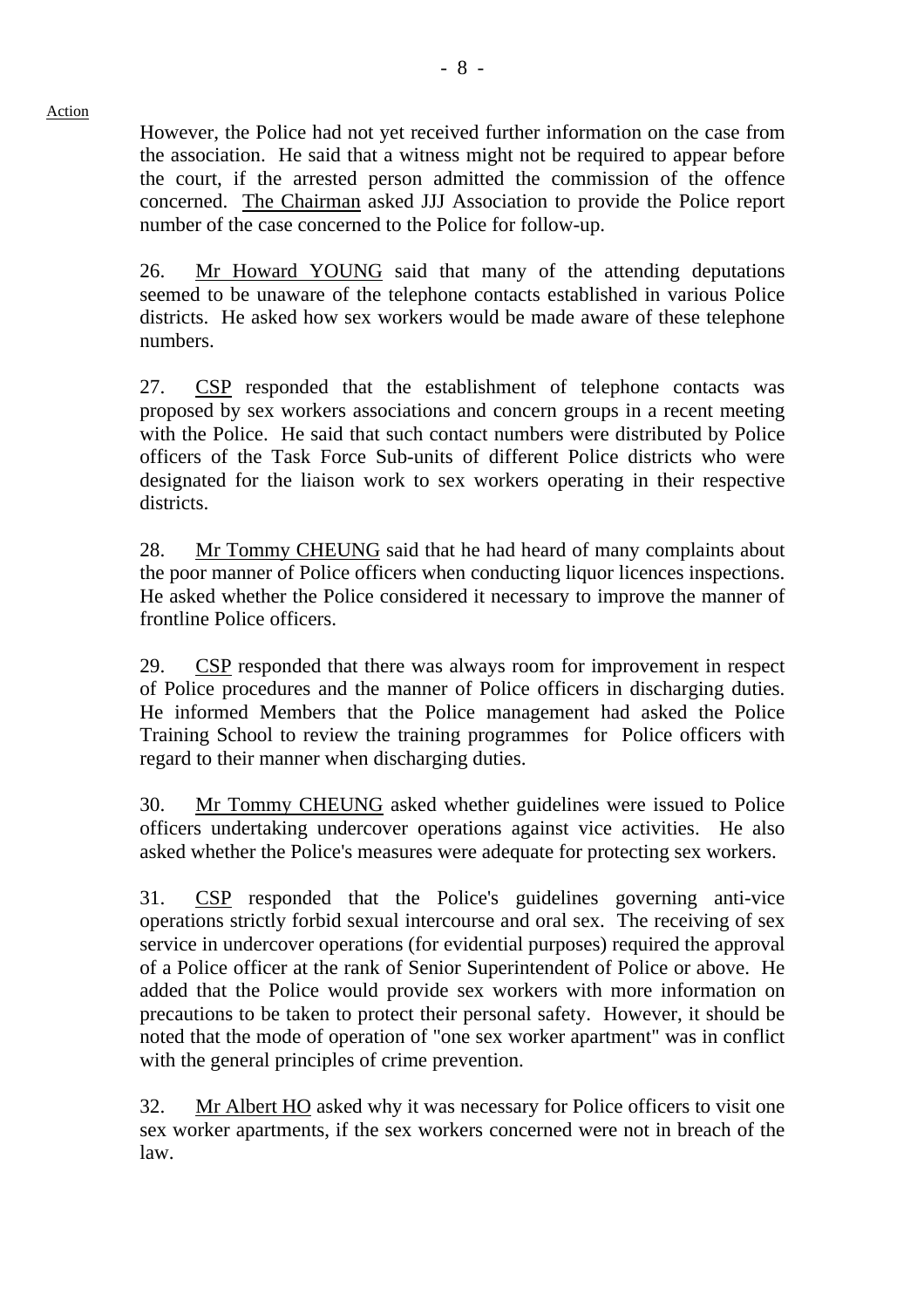33. CSP responded that visits were made by the Police to one sex worker apartments for crime prevention purpose, such as when there were reports that the sex worker in an apartment was not eligible for working in Hong Kong or when crime was reported in the building in which the one sex worker apartment was located. Statistics on the number of one sex worker apartments were also collated through visits to these apartments for briefing the District

Councils and the District Fight Crime Committees.

Action

34. Mr Albert HO expressed concern that some sex workers had complained of Police officers forcing them to provide the names and contact telephone numbers of the landlords of their apartments and subsequently asked the landlords to terminate the tenancy of the apartment concerned. He asked whether it was the Police's policy to force one sex worker apartments out of business.

35. CSP responded that the Police did not have such a policy. He said that in the absence of adequate information, it was difficult to investigate the allegations of deputations. He asked the deputations concerned to provide more information about the cases, such as the Police report numbers, for follow-up by the Police.

36. Ms Emily LAU said that the Police should hold its next meeting with sex workers associations and concern groups as soon as possible and inform the Panel of its further measures, if any, to protect the safety of sex workers.

37. Ms Emily LAU asked whether the attending deputations were supportive of the suggestion of Action for REACH OUT to amend existing prostitution-related legislation and whether there was a consensus view on the issue in the community.

38. Miss LAM Yee-ling said that discussion should commence on the reform of existing prostitution-related legislation to strike a better balance between the rights of sex workers and other members of the community.

39. PAS(S) reiterated that the law as it currently stood had struck a reasonable balance, taking account of the human rights and privacy of sex workers, the well being of other members of the community as well as the prevailing moral values of the community.

40. Mr CHEUNG Man-kwong expressed grave concern about the allegations of deputations regarding the Police's manner in the handling of sex workers. Besides the training of Police officers, he asked whether immediate steps would be taken to change the attitude of Police officers towards sex workers.